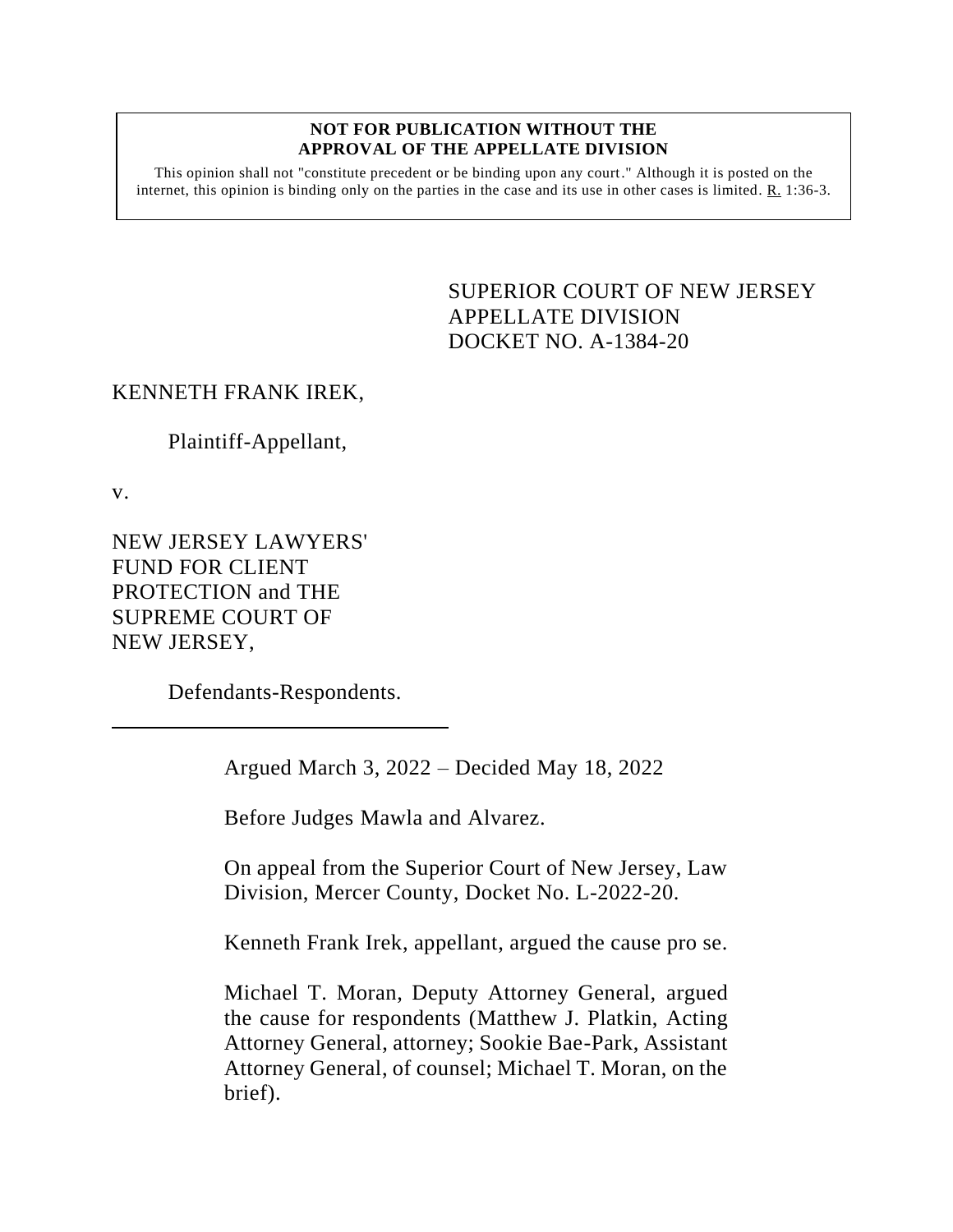#### PER CURIAM

Plaintiff Kenneth Frank Irek, a former member of the New Jersey bar, owes a remaining balance of \$2,500 on a \$5,000 default judgment obtained in 1995 by the New Jersey Lawyers' Fund for Client Protection (previously named the Clients' Security Fund). The Fund has been attempting to collect on the judgment since. The judgment represents a security deposit held by Irek in 1993 for land his solely owned corporation had contracted to sell. As a result of Irek "bec[oming] unavailable"<sup>1</sup> at the date of closing and failing to refund the deposit, the Supreme Court of New Jersey disbarred him.

Irek's 2020 verified complaint, the within matter, names the Fund and the New Jersey Supreme Court as defendants. He seeks to vacate the judgment, reinstate his law license, and be awarded compensatory and punitive damages together with interest. On December 21, 2020, Judge Douglas H. Hurd dismissed the complaint in a cogent and thoughtful decision, which denied injunctive relief and did not compel defendants to file an answer. For the reasons he stated, we affirm that decision.

Irek's claims of error are as follows:

<sup>&</sup>lt;sup>1</sup> The explanation of the underlying event is taken from Irek's 2020 verified complaint.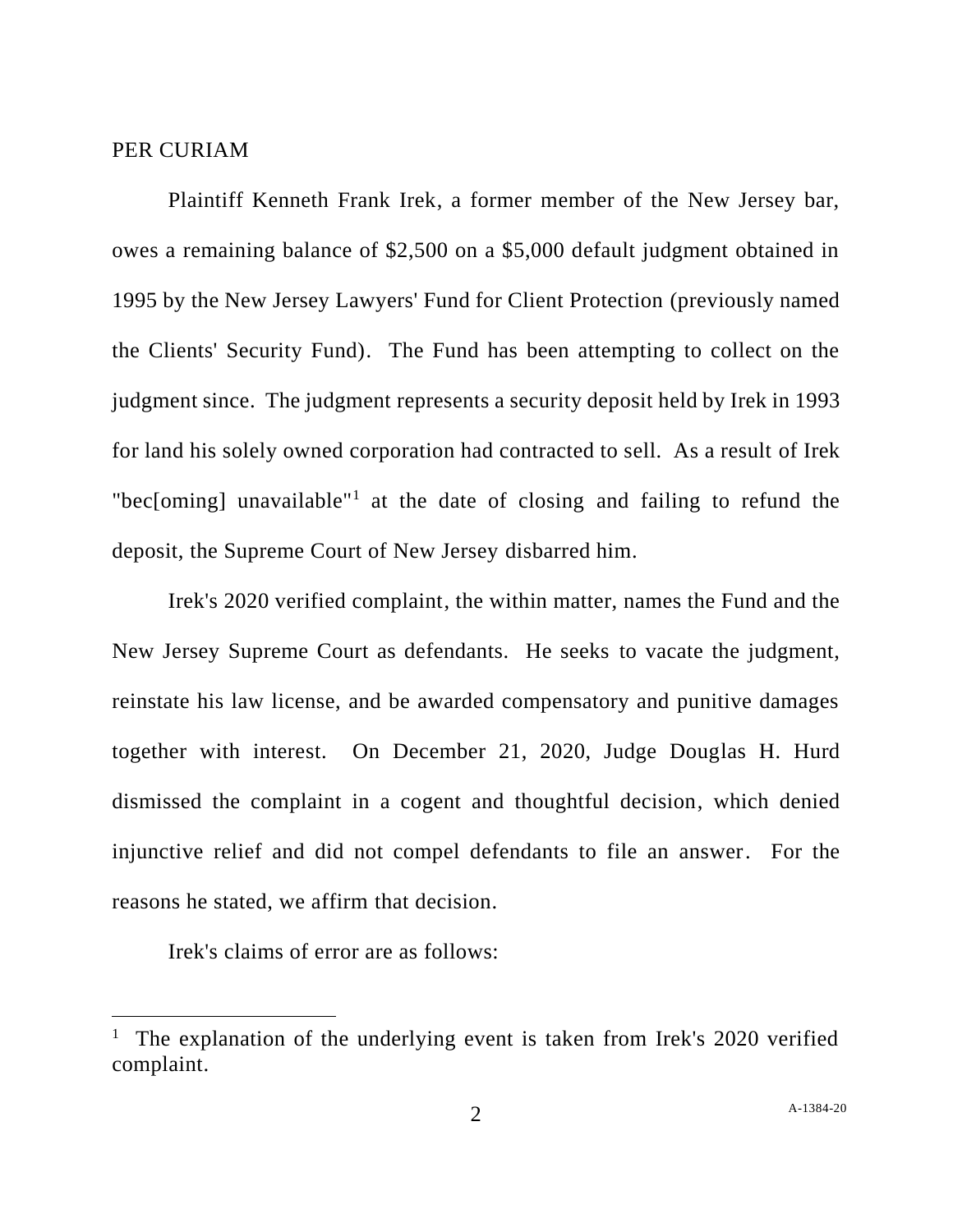## POINT I

THE TRIAL COURT ERRED IN NOT FINDING THE DEFAULT JUDGMENT VOID AB INITIO BECAUSE THE [FUND] ONLY HAD JURISDICTION OVER LAWYERS ACTING AS AN ATTORNEY OR FIDUCIARY.

> A. The Trial Court committed plain error by not finding the Default Judgment void ab initio because the [Fund] did not have the elements required by Rule 1:28-3, to acquire subject matter jurisdiction over Plaintiff's personal business transactions, and Plaintiff's Verified Complaint should not have been dismissed.

### POINT II

THE TRIAL COURT ERRED IN NOT DECLARING THE 1993 DISBARMENT ORDER RELIED ON BY THE [FUND] AS A REQUIREMENT FOR AN ELIGIBLE CLAIM, TO BE VOID AB INITIO FOR LACK OF SUBJECT MATTER JURISDICTION.

> A. The Trial Court committed plain error by not finding the 1993 Disbarment Order of Plaintiff, void ab initio, because the undisputed record contains clear and convincing evidence that the Supreme Court lacked subject matter jurisdiction over Plaintiff engaged in a personal business transaction, and the decision should be reversed.

### POINT III

THE TRIAL COURT ERRED IN GRANTING DEFENDANTS' CROSS-MOTION TO DISMISS PLAINTIFF'S VERIFIED COMPLAINT BECAUSE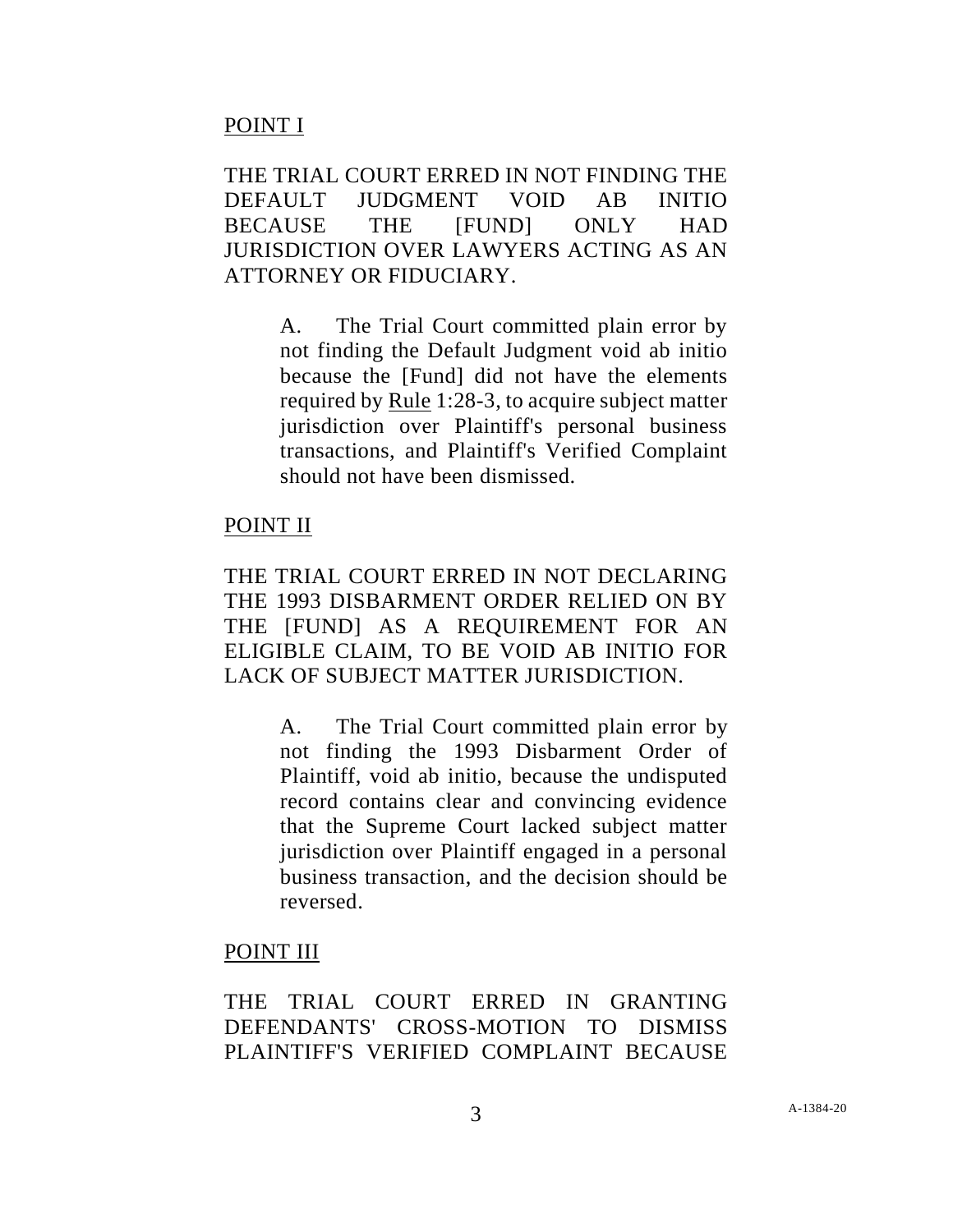## THE PLEADINGS CONTAIN UNDISPUTED FACTS SUPPORTING A CAUSE OF ACTION.

A. The Trial Court's dismissal of Plaintiff's Verified Complaint was plain error because it contained undisputed evidence supporting the claim that the underlying Default Judgment was void ab initio, which is a claim upon which relief can be granted at any time, and should be reversed.

### POINT IV

# THE TRIAL COURT ERRED IN DENYING IREK'S MOTION FOR INJUNCTIVE RELIEF TO PREVENT IRREPARABLE HARM BY ARREST AND INCARCERATION.

A. The Trial Court's Decision denying Plaintiff's claim for monetary injunctive relief based upon absolute immunity, does not affect the non-monetary injunctive claims and the denial of all the injunctive claims is plain error, and should be reversed.

### POINT V

# THE TRIAL COURT ERRED IN NOT ALLOWING THE DEFENDANTS' ANSWER TO BE FILED BEFORE DISMISSAL OF THE COMPLAINT.

A. The Trial Court's Decision that it lacks subject matter jurisdiction over Plaintiff's claim is plain error.

We consider Irek's arguments so lacking in merit as to not warrant much

discussion in a written decision. See R.  $2:11-3(e)(1)(E)$ .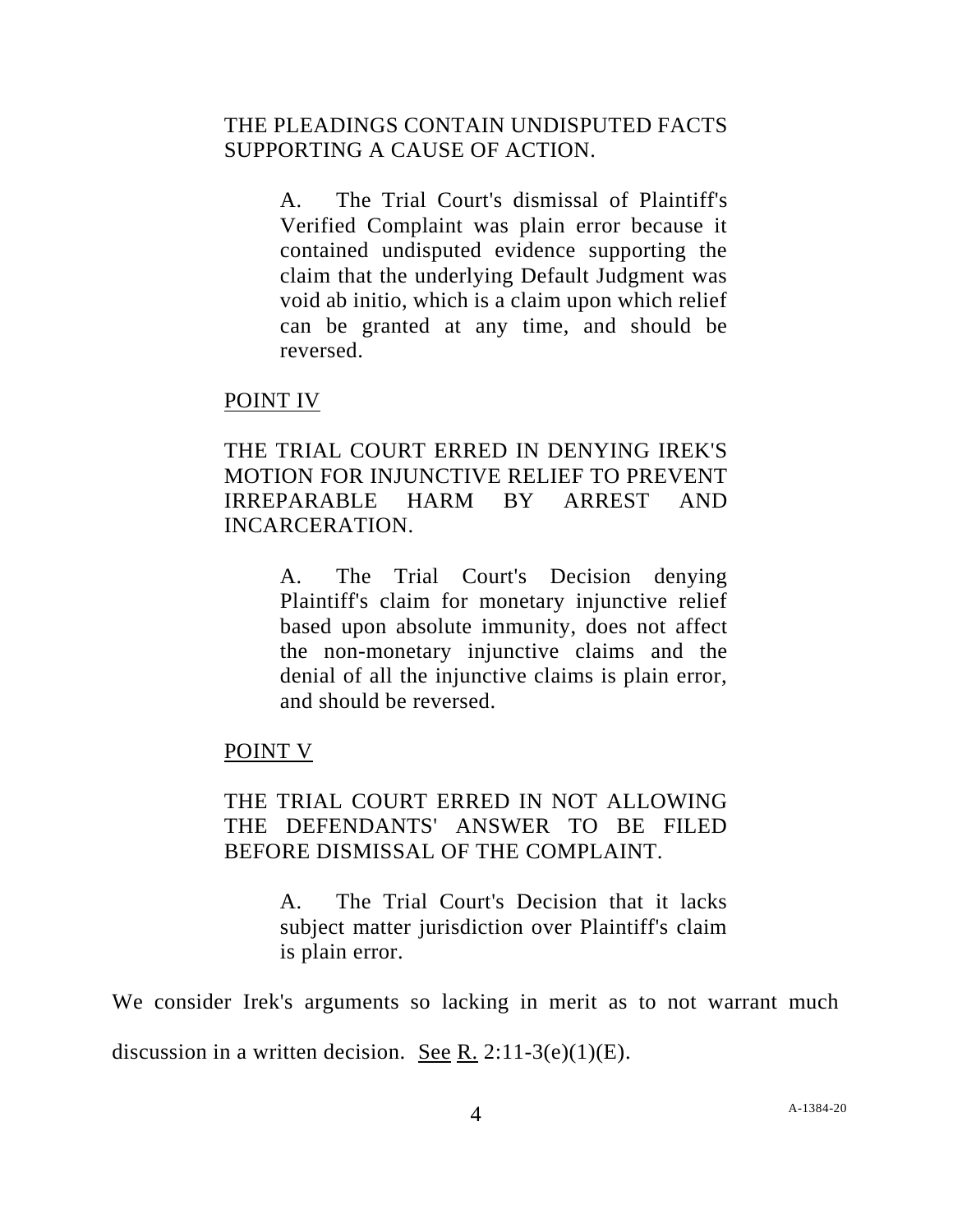The cornerstone of Irek's arguments is that since he was acting as an escrow agent for his corporation, and did not represent the buyers, he cannot be held accountable for his failure to return the deposit. The mistaken premise that neither the Court nor the Fund can sanction him because there was no attorneyclient relationship colors his analysis of the law.

The Court's disbarment decision identified the "knowing misappropriation of escrow funds in violation of RPC 1.15(b) and RPC 8.4(c)" as Irek's wrong. It seems a self-evident proposition, and one supported by caselaw, that licensed attorneys must honor their oath, even if acting only as an escrow agent, regardless of any attorney-client relationship with the owner of the funds. See, e.g., Innes v. Marzano-Lesnevich, 435 N.J. Super. 198, 217 (App. Div. 2014) ("RPC 1.15(a) requires a lawyer to appropriately safeguard the property of clients or third parties in his or her possession."). Thus, Irek's flawed premise cannot sustain his causes of action. Attorneys may be disbarred even for conduct unrelated to the practice of law. See In re Witherspoon, 203 N.J. 343, 357 (2010).

As separate grounds for the dismissal, Irek's claims cannot be pursued in the Law Division. The Supreme Court has exclusive authority over the state bar and established the Fund pursuant to this authority. See G.E. Cap. Mortg. Servs.,